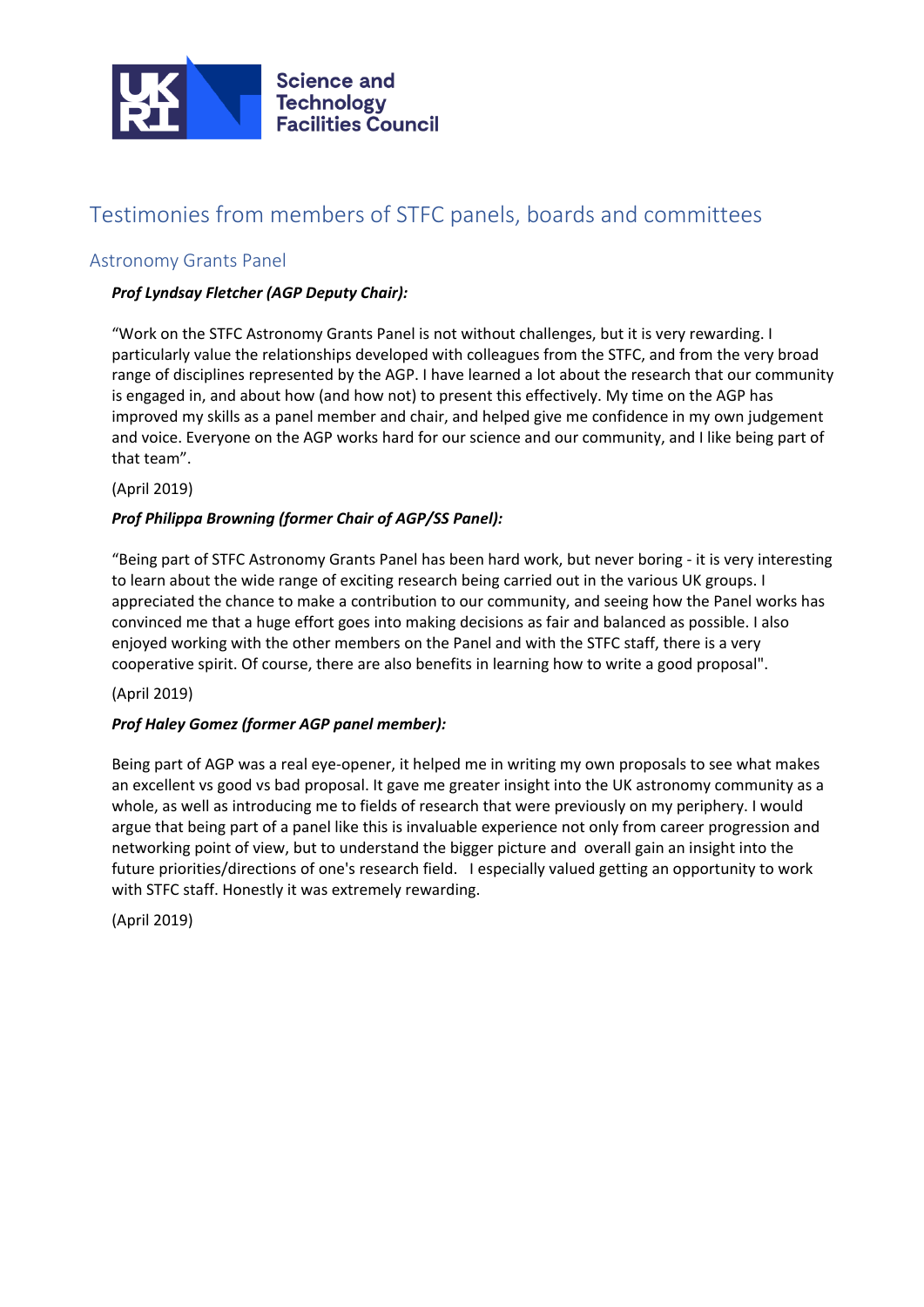

# Physical Sciences and Engineering Advisory Board

#### *D. Lennon, the Chairperson of the STFC Physical Sciences and Engineering Advisory Board 2012-2017:*

An account of my time on the STFC Physical Sciences and Engineering Advisory Board

The STFC Physical Sciences and Engineering Advisory Board (PS&EAP) was set up in the summer of 2012. I was fortunate enough to be nominated as its first Chairperson, being assigned a 3 year term. That period may be described as 'colourful and rewarding'; with quite a few things going on concerning the sustainable operation of Central Facilities, plus new opportunities/threats on the horizon. Against this background of stimulating activity, I was asked to continue in my role as Chairperson for a further two years that covered the period September 2015-September 2017. I believe it reveals a lot when, despite having a rather challenging 'day job' in Glasgow, I recall that I was delighted and flattered to have the opportunity to continue in to a second term of office.

On reviewing my experiences with the PS&EAP, I firstly note that I believe it to be an important part of the UK's scientific governance. Primarily it provides a 'checks and balances' oversight of current issues linked with the disciplines of physical sciences and engineering that connect with STFC Central Facilities such as ISIS, Diamond, Central Laser Facility, ILL and ESRF. It also takes a future look; this involves liaising with high-end STFC panels such as Science Board, as well as Central Government (e.g. the Department of Business Innovation, as was). The PS&EAP was always inherently aware of partnerships and shared aspirations within Research Councils UK (as was), with a particular slant to the EPSRC.

Against that intricate but stimulating background the principal issue during my 5 year tenure was the quality of the people that I was fortunate to meet and engage with. Probably first shout should go to the STFC Secretariat, who were outstanding. Not only did they look after the mechanics of the various meeting, conflicts and opportunities for the PS&EAP's routine functions but, importantly, they worked to protect and shelter me as Chairperson. That combined level of support ensured all meetings were properly structured and delivered sensible outcomes. Secondly, I celebrate the numerous science and engineering colleagues that I was fortunate to work with over the 5 year duration. The skills-set was broad and deep, with the individuals invariably displaying quality, wisdom and generosity in their approach to our various problem solving tasks.

On reflection, I highly value my time as a member of the PS&EAP. I honestly believed that we made a difference. The period 2012-2017 was not an easy time for science policy in the UK and I am certain that good folk are continually needed for guidance and advisory roles for now and in future years. Without hesitation I would highly recommend getting involved with STFC advisory panels, and I particularly endorse the PS&EAP.

(28th March 2019)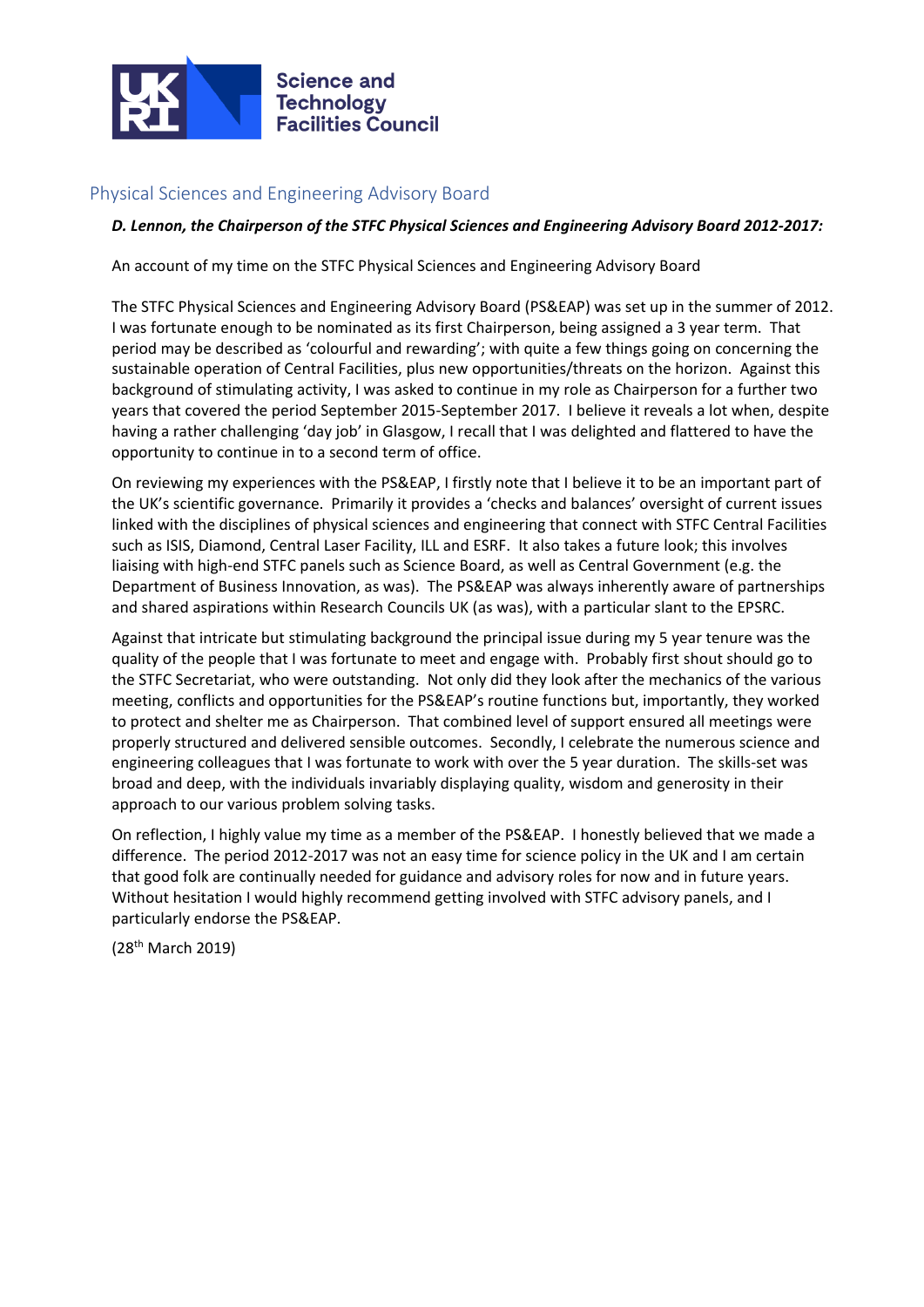

## Project Peer Review Panel

## *Prof Paula Chadwick (former Chair PPRP):*

Joining PPRP enabled me to learn about the huge range of projects across STFC's remit, from complex, multi-institution projects such as the LHC detectors, to much smaller projects, many of them trying out new techniques. I learnt a lot of science on the way, gained a deeper understanding of STFC's processes and made contact with colleagues whom otherwise I would never have met. All of this has been invaluable to me in my own work.

#### (April 2019)

## *Dr Jonathan Hays, Particle Physicist, Queen Mary, University of London (PPRP Member):*

"Joining the PPRP has allowed me to be exposed to the inner workings of STFC. This has helped me to gain a deeper understanding of how the funding systems work.

Reviewing project proposals as a member of the PPRP has been highly educational. Evaluating proposals has given me key insights into what makes a good proposal and how they are assessed that will help me improve my own submissions.

Attending PPRP meetings has given me a broader view of the STFC programme and helped me enhance my professional network – building connections with my peers across disciplines and around the country, and key STFC staff."

(March 2019)

## *Professor Julian Osborne, Astronomer, University of Leicester (PPRP Chair):*

"Being a member of PPRP has been a great education experience, broadening my knowledge of the scope of STFC-funded activities and providing insight in to how the different STFC communities work. Reviewing PPRP proposals has taught me the difference between a good proposal and a poor proposal, I have been able to pass this knowledge on within my university department."

(March 2019)

## *Professor Graeme Burt, Accelerator Engineer, Lancaster University (PPRP Core Member):*

"I now have a great appreciation of what STFC panels are looking for, in terms of project management, clear goals, and how they are evaluated and this has helped me writing my own grants. It's also good understanding the breadth of STFC programmes to understand the tensioning between the different core programmes, outside of my own area. Finally it great to make a network of contacts across of the STFC community"

(March 2019)